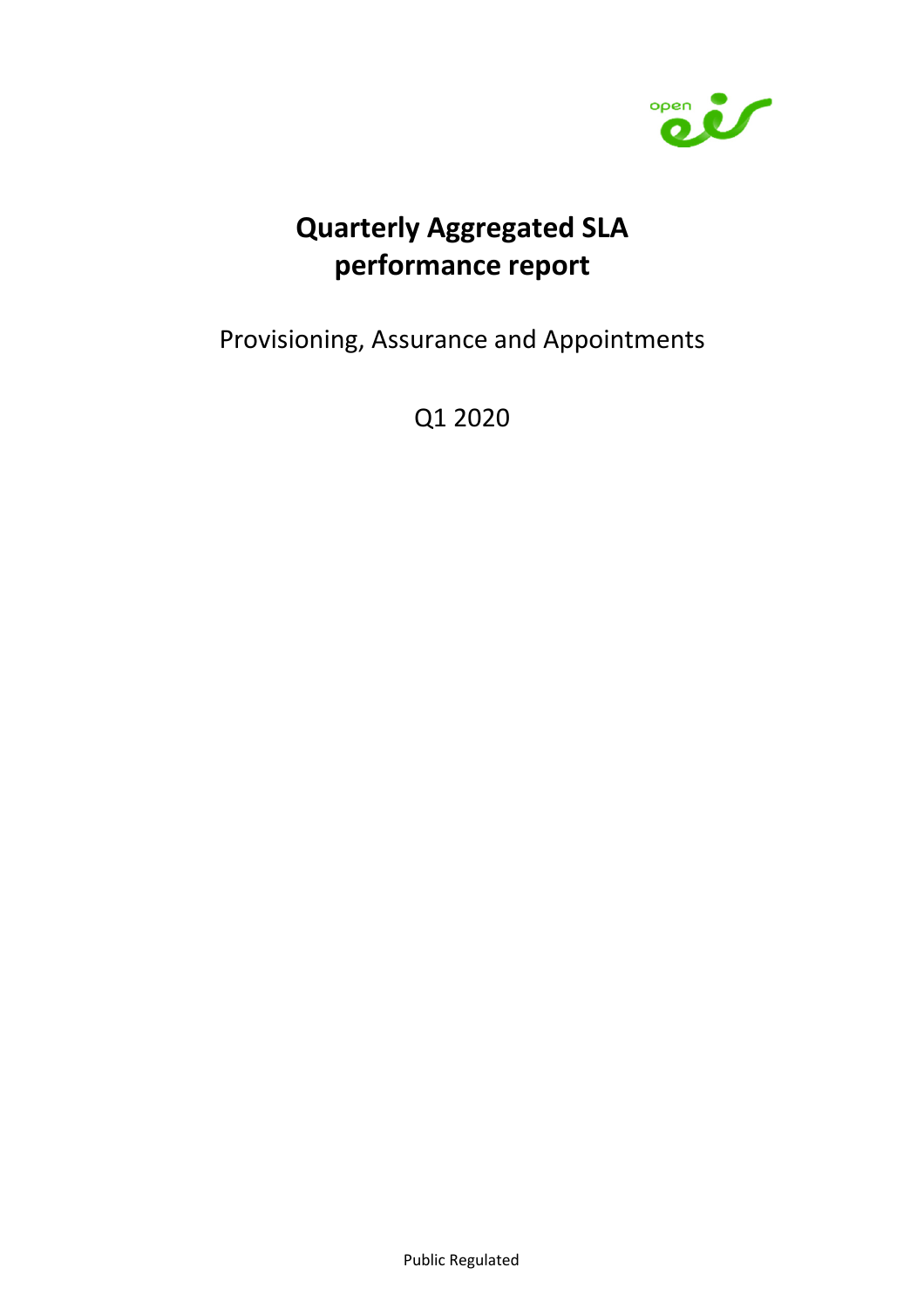#### Quarterly Aggregated SLA Performance Report

As outlined in ComReg Decision D10/18 WLA Market Section 10.9 and WCA Market Section 10.18, open eir has an obligation to publish quarterly reports that outline the actual performance achieved against the relevant SLAs included in these markets. These quarterly reports should be broken down on a month by month basis with aggregated data for all Operators availing of the services in the markets. In addition, open eir is required to provide the methodology on how the individual metrics are calculated, which can be found in the openeir website here

This report is comprised of six individual tables for the period:

- Tables 1-3: Provisioning metrics, including Appointment-based SLA.
- Tables 4-6: Service Assurance metrics.

Note: the report only includes metrics that had registered activity in the period in question in open eir's systems.

Process points abbreviations

| <b>APPT</b>     | Appointment                  |
|-----------------|------------------------------|
| <b>DC</b>       | <b>Delivery Confirmation</b> |
| <b>DD</b>       | Due Date                     |
| <b>DEL</b>      | Delivery                     |
| <b>OA</b>       | Order Acknowledgement        |
| <b>OF</b>       | Order Forecast               |
| $\overline{O}V$ | <b>Order Validation</b>      |
| R               | Repair                       |
| VAL             | Validation                   |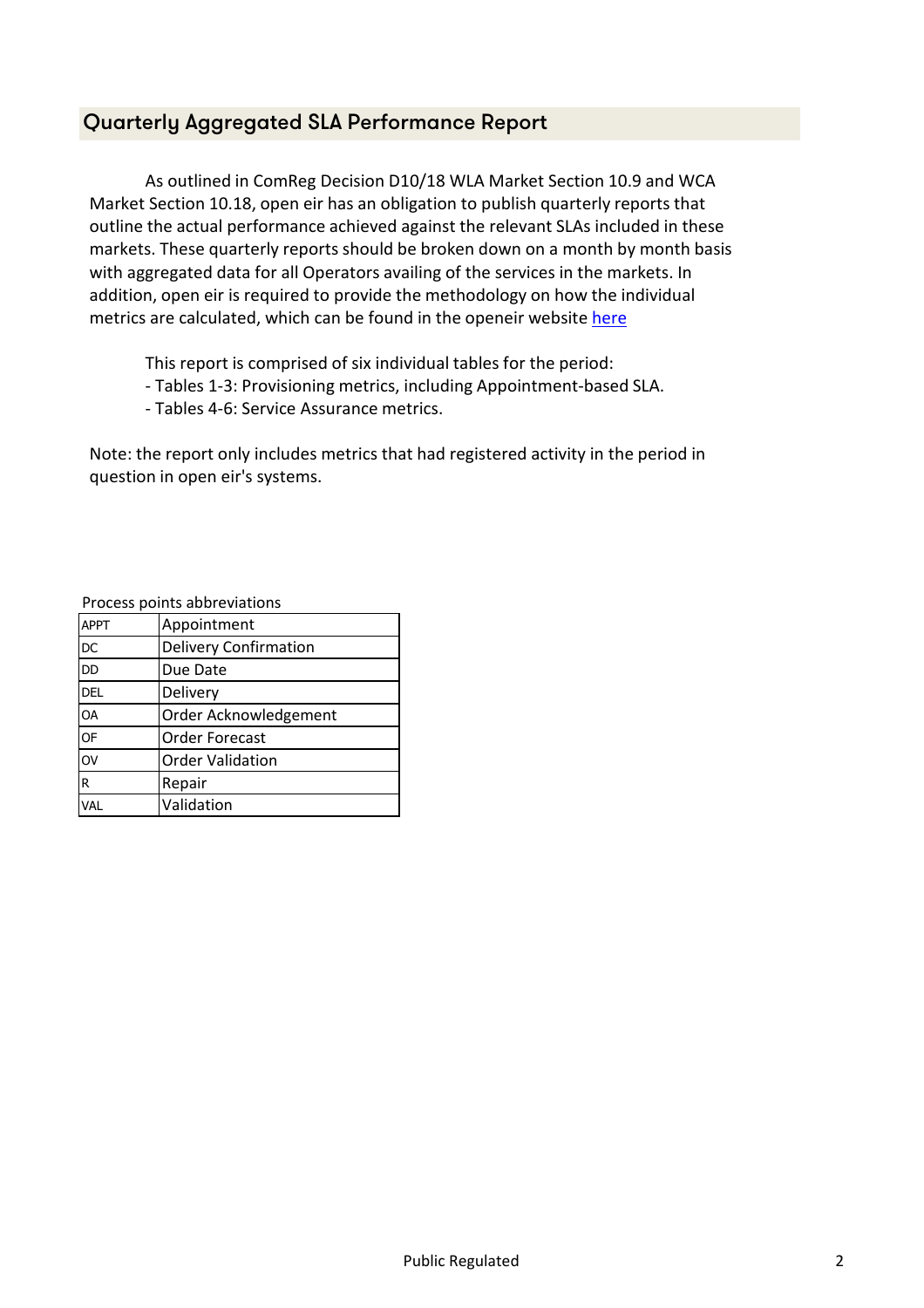

Provisioning January 2020

| SLA Name             | Activity       | Process Time Process |             | %Performance Target | %Performance Actual |
|----------------------|----------------|----------------------|-------------|---------------------|---------------------|
| LLU_ULE              | 2a             | 4H                   | DD          | 92%                 | 100.00%             |
| LLU_ULE              | 2 <sub>b</sub> | 1D                   | DD          | 98%                 | 100.00%             |
| LLU ULE              | 2c             | 5D                   | DD          | 100%                | 100.00%             |
| LLU_PLS              | 14             | $\mathbf 0$          | DD          | 100%                | 94.90%              |
| LLU_PLB              | 15             | 5D                   | DD          | 95%                 | 100.00%             |
| LLU_PUS              | 18             | 0                    | DD          | 100%                | 100.00%             |
| LLU_PUS              | 9a             | 4H                   | VAL         | 90%                 | 100.00%             |
| <b>LLU PUS</b>       | 9b             | 2D                   | VAL         | 100%                | 100.00%             |
| EIL 10Gb             |                | 0                    | DC          | 100%                | $0.00\%$            |
| EIL 10Gb             |                | $\mathbf 0$          | OA          | 100%                | 66.67%              |
| EIL 10Gb             |                | 0                    | OF          | 100%                | $0.00\%$            |
| EIL 10Gb             |                | $\mathbf 0$          | OV          | 100%                | 33.33%              |
| EIL 10Gb             |                | $\pmb{0}$            | DD          | 100%                | 66.67%              |
| <b>Apt-based SLA</b> | 1a             | 7D                   | <b>APPT</b> | 90%                 | 99.93%              |
| <b>Apt-based SLA</b> | 1 <sub>b</sub> | 8D                   | <b>APPT</b> | 100%                | 99.94%              |
| <b>Apt-based SLA</b> | 1 <sub>c</sub> | 9D                   | APPT        | 100%                | 99.97%              |
| <b>Apt-based SLA</b> | 2a             | 11D                  | DEL         | 95%                 | 99.50%              |
| <b>Apt-based SLA</b> | 2 <sub>b</sub> | 20 <sub>D</sub>      | <b>DEL</b>  | 98%                 | 99.90%              |
| <b>Apt-based SLA</b> | 2c             | 41 <sub>D</sub>      | <b>DEL</b>  | 100%                | 99.97%              |
| <b>Apt-based SLA</b> | 3a             | 11D                  | <b>DEL</b>  | 80%                 | 98.89%              |
| <b>Apt-based SLA</b> | 3b             | 21D                  | DEL         | 85%                 | 99.73%              |
| <b>Apt-based SLA</b> | 3c             | 41D                  | DEL         | 90%                 | 99.77%              |
| <b>Apt-based SLA</b> | 3d             | 66D                  | DEL         | 95%                 | 99.93%              |
| <b>Apt-based SLA</b> | 3e             | 131D                 | DEL         | 100%                | 100.00%             |

 $^1$  Delivery process points for data products do not have standard timelines, they depend on the specific order's characteristics and are assessed individually.

2 This data represents the figures before adjustment for customer delay which prevents the order being validated within the SLA metric.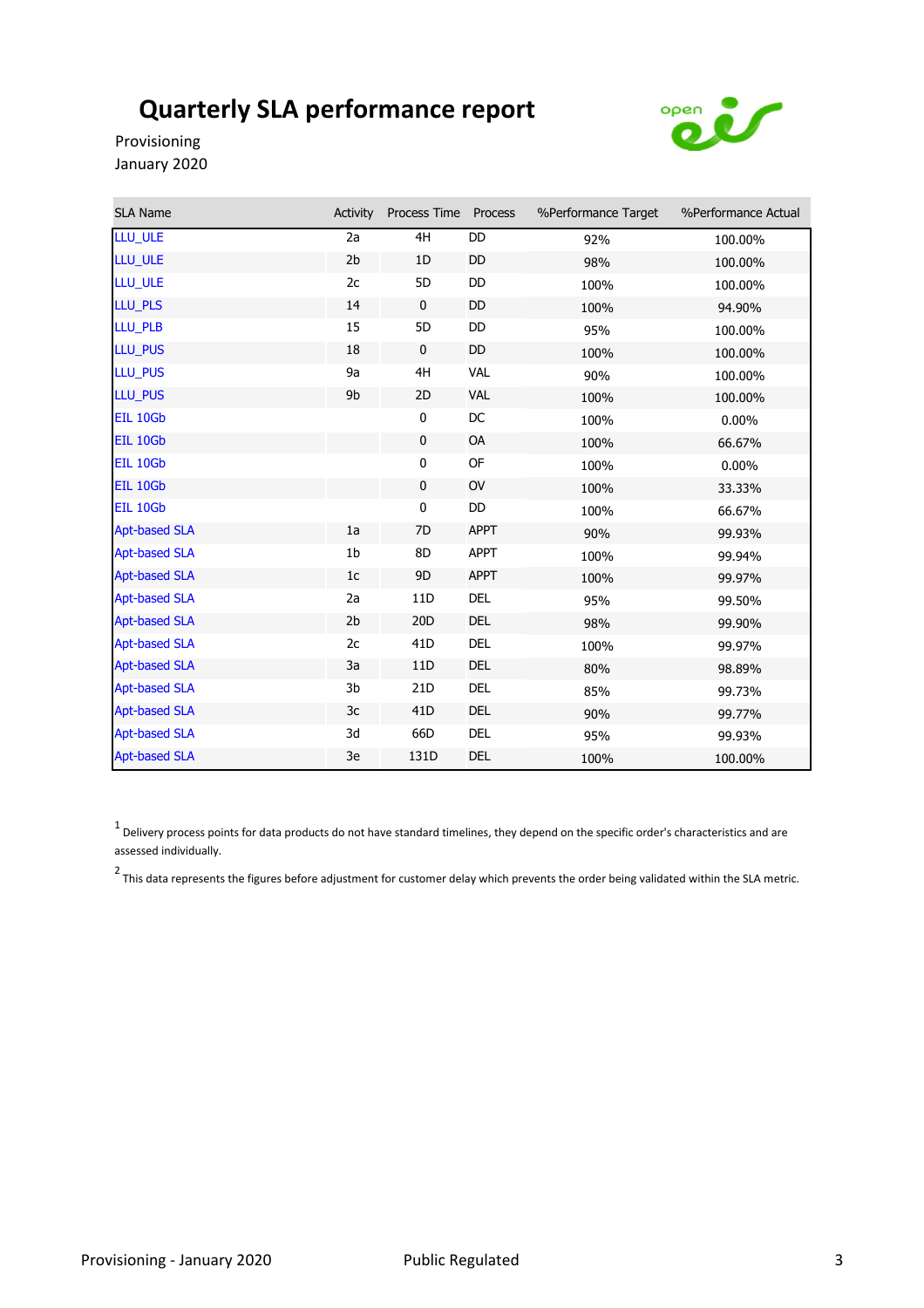

Provisioning February 2020

| <b>SLA Name</b>      | Activity       | Process Time Process |             | %Performance Target | %Performance Actual |
|----------------------|----------------|----------------------|-------------|---------------------|---------------------|
| LLU_DRL              | 1a             | 4H                   | <b>DD</b>   | 92%                 | 100.00%             |
| LLU_DRL              | 1 <sub>b</sub> | 1D                   | DD          | 98%                 | 100.00%             |
| <b>LLU DRL</b>       | 1 <sub>c</sub> | 10 <sub>D</sub>      | DD          | 100%                | 100.00%             |
| LLU_ULE              | 2a             | 4H                   | DD          | 92%                 | 100.00%             |
| LLU_ULE              | 2 <sub>b</sub> | 1D                   | DD          | 98%                 | 100.00%             |
| LLU_ULE              | 2c             | 5D                   | DD          | 100%                | 100.00%             |
| LLU_PLS              | 14             | $\pmb{0}$            | DD          | 100%                | 100.00%             |
| LLU_PLB              | 15             | 5D                   | DD          | 95%                 | 100.00%             |
| LLU_PUS              | 18             | $\mathbf 0$          | DD          | 100%                | 100.00%             |
| LLU_PUS              | 9a             | 4H                   | <b>VAL</b>  | 90%                 | 100.00%             |
| LLU_PUS              | 9b             | 2D                   | <b>VAL</b>  | 100%                | 100.00%             |
| EIL 10Gb             |                | $\mathbf 0$          | <b>OA</b>   | 100%                | 50.00%              |
| EIL 10Gb             |                | 0                    | <b>OF</b>   | 100%                | $0.00\%$            |
| EIL 10Gb             |                | $\mathbf 0$          | <b>OV</b>   | 100%                | 50.00%              |
| EIL 10Gb             |                | $0\%$                | DD          | $1\%$               | 100.00%             |
| <b>Apt-based SLA</b> | 1a             | 7D                   | <b>APPT</b> | 90%                 | 99.97%              |
| <b>Apt-based SLA</b> | 1 <sub>b</sub> | 8D                   | <b>APPT</b> | 100%                | 99.98%              |
| <b>Apt-based SLA</b> | 1 <sub>c</sub> | 9D                   | <b>APPT</b> | 100%                | 100.00%             |
| <b>Apt-based SLA</b> | 2a             | 11 <sub>D</sub>      | DEL         | 95%                 | 99.52%              |
| <b>Apt-based SLA</b> | 2 <sub>b</sub> | 20 <sub>D</sub>      | <b>DEL</b>  | 98%                 | 98.25%              |
| <b>Apt-based SLA</b> | 2c             | 41 <sub>D</sub>      | DEL         | 100%                | 99.96%              |
| <b>Apt-based SLA</b> | 3a             | 11D                  | DEL         | 80%                 | 99.19%              |
| <b>Apt-based SLA</b> | 3b             | 21D                  | <b>DEL</b>  | 85%                 | 99.03%              |
| <b>Apt-based SLA</b> | 3c             | 41 <sub>D</sub>      | DEL         | 90%                 | 99.91%              |
| <b>Apt-based SLA</b> | 3d             | 66D                  | <b>DEL</b>  | 95%                 | 99.91%              |
| <b>Apt-based SLA</b> | 3e             | 131D                 | DEL         | 100%                | 100.00%             |

1 Delivery process points for data products do not have standard timelines, they depend on the specific order's characteristics and are assessed individually.

<sup>2</sup> This data represents the figures before adjustment for customer delay which prevents the order being validated within the SLA metric.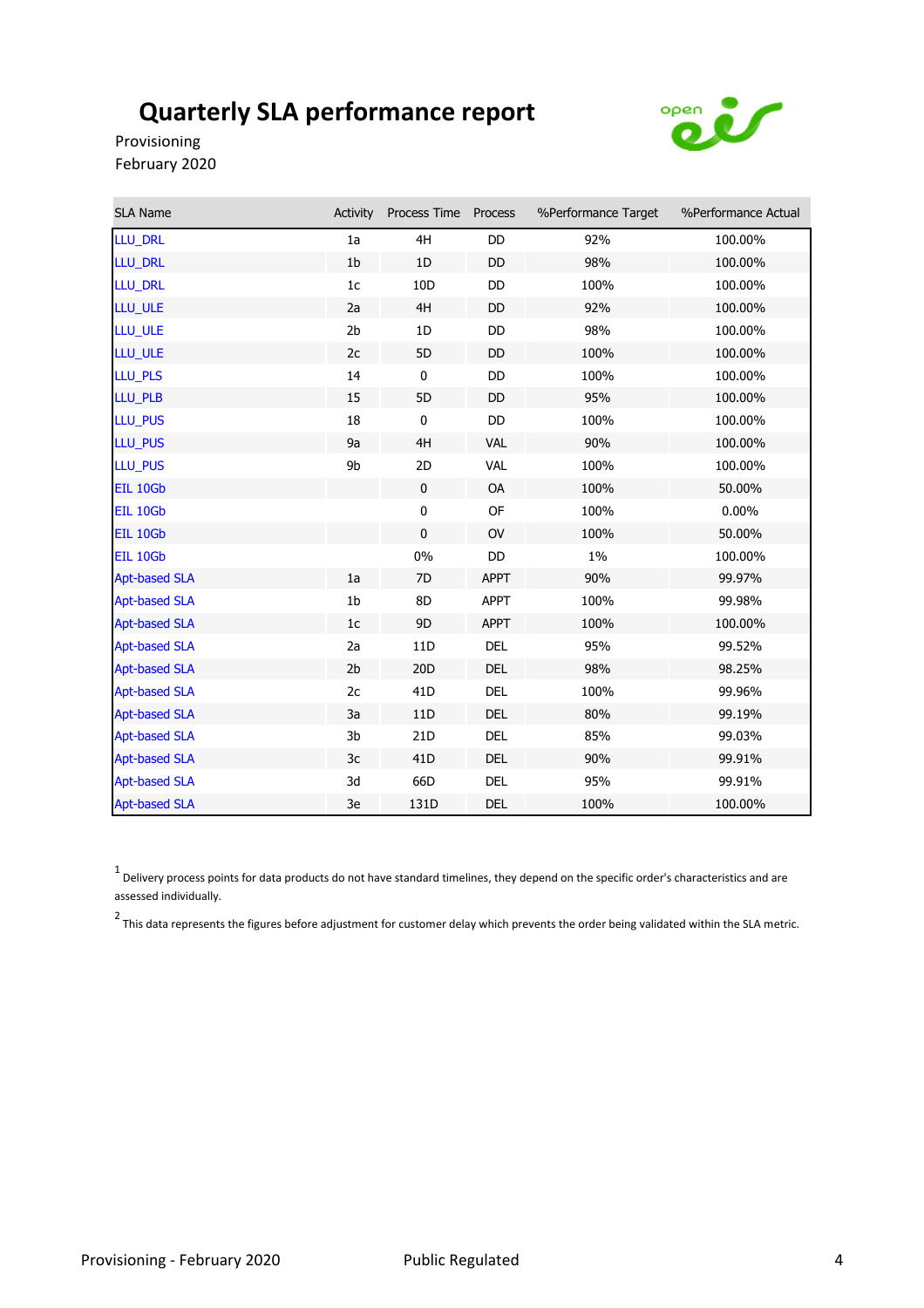

Provisioning March 2020

| <b>SLA Name</b>      | Activity       | Process Time    | Process     | %Performance Target | %Performance Actual |
|----------------------|----------------|-----------------|-------------|---------------------|---------------------|
| LLU_ULE              | 2a             | 4H              | DD          | 92%                 | 100.00%             |
| LLU_ULE              | 2 <sub>b</sub> | 1D              | DD          | 98%                 | 100.00%             |
| LLU_ULE              | 2c             | 5D              | DD          | 100%                | 100.00%             |
| LLU_PLS              | 14             | $\mathbf 0$     | DD          | 100%                | 82.09%              |
| LLU PLB              | 15             | 5D              | DD.         | 95%                 | 91.30%              |
| LLU_PUS              | 18             | $\mathbf 0$     | DD          | 100%                | 50.00%              |
| <b>LLU PUS</b>       | 9a             | 4H              | <b>VAL</b>  | 90%                 | 100.00%             |
| LLU_PUS              | 9b             | 2D              | <b>VAL</b>  | 100%                | 100.00%             |
| <b>EIL 10Gb</b>      |                | $\bf{0}$        | DC          | 100%                | $0.00\%$            |
| EIL 10Gb             |                | $\pmb{0}$       | OA          | 100%                | 100.00%             |
| EIL 10Gb             |                | $\pmb{0}$       | OF          | 100%                | 100.00%             |
| EIL 10Gb             |                | $\mathbf 0$     | <b>OV</b>   | 100%                | 100.00%             |
| EIL 1Gb              |                | 0%              | <b>DD</b>   | 100%                | 100.00%             |
| EIL 10Gb             |                | $0\%$           | DD          | 100%                | 100.00%             |
| <b>Apt-based SLA</b> | 1a             | 7D              | <b>APPT</b> | 90%                 | 99.95%              |
| <b>Apt-based SLA</b> | 1 <sub>b</sub> | 8D              | <b>APPT</b> | 100%                | 99.97%              |
| <b>Apt-based SLA</b> | 1 <sub>c</sub> | 9D              | <b>APPT</b> | 100%                | 100.00%             |
| <b>Apt-based SLA</b> | 2a             | 11D             | <b>DEL</b>  | 95%                 | 99.66%              |
| <b>Apt-based SLA</b> | 2 <sub>b</sub> | 20 <sub>D</sub> | <b>DEL</b>  | 98%                 | 99.93%              |
| <b>Apt-based SLA</b> | 2c             | 41 <sub>D</sub> | <b>DEL</b>  | 100%                | 99.99%              |
| <b>Apt-based SLA</b> | 3a             | 11D             | <b>DEL</b>  | 80%                 | 99.38%              |
| <b>Apt-based SLA</b> | 3b             | 21 <sub>D</sub> | <b>DEL</b>  | 85%                 | 99.85%              |
| <b>Apt-based SLA</b> | 3c             | 41 <sub>D</sub> | DEL         | 90%                 | 99.87%              |
| <b>Apt-based SLA</b> | 3d             | 66D             | <b>DEL</b>  | 95%                 | 99.98%              |
| <b>Apt-based SLA</b> | 3e             | 131D            | <b>DEL</b>  | 100%                | 100.00%             |

 $^1$  Delivery process points for data products do not have standard timelines, they depend on the specific order's characteristics and are assessed individually.

2 This data represents the figures before adjustment for customer delay which prevents the order being validated within the SLA metric.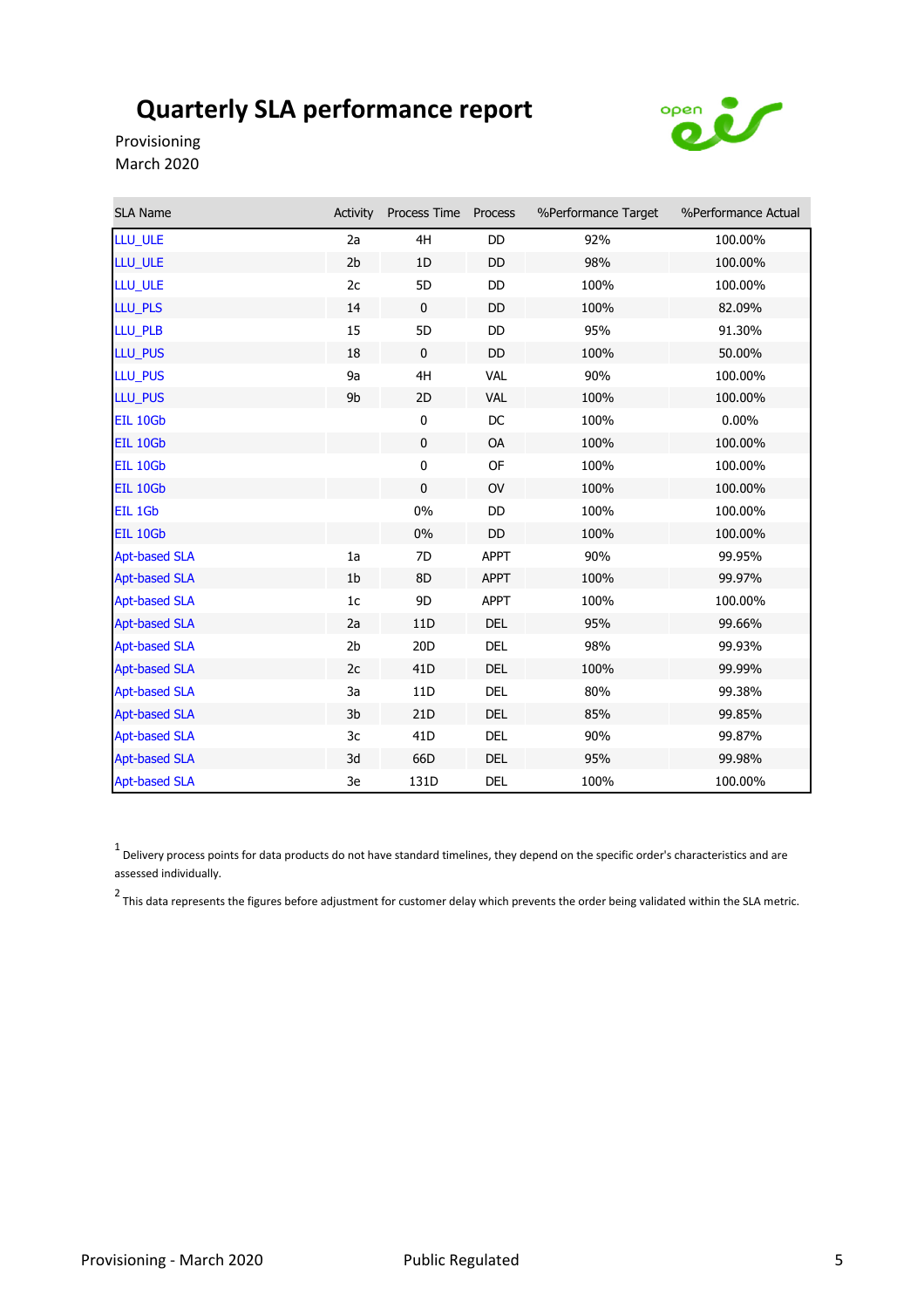

Assurance January 2020

| SLA Name                    | Activity        | Process Time Process |              | %Performance Target | %Performance Actual |
|-----------------------------|-----------------|----------------------|--------------|---------------------|---------------------|
| <b>ISDN-PRA</b>             | $\mathbf{1}$    | 14H                  | R.           | 100%                | 100.00%             |
| <b>Bitstream</b>            | 1a              | 2D                   | R            | 77%                 | 84.18%              |
| <b>Bitstream</b>            | 1b              | 5D                   | $\mathsf R$  | 92%                 | 92.86%              |
| <b>Bitstream</b>            | 1c              | 10 <sub>D</sub>      | R            | 100%                | 98.98%              |
| <b>Standalone Bitstream</b> | 1a              | 2D                   | R            | 84%                 | 77.25%              |
| <b>Standalone Bitstream</b> | 1 <sub>b</sub>  | 5D                   | R            | 93%                 | 94.31%              |
| <b>Standalone Bitstream</b> | 1c              | 10 <sub>D</sub>      | R            | 100%                | 96.21%              |
| <b>FTTC SA</b>              | 3.1             | 2D                   | R            | 84%                 | 80.32%              |
| <b>FTTC SA</b>              | 3.2             | 5D                   | R            | 93%                 | 96.30%              |
| <b>FTTC SA</b>              | 3.3             | 10D                  | $\mathsf{R}$ | 100%                | 99.42%              |
| <b>FTTH SA</b>              | 3.4             | 2D                   | R            | 73%                 | 63.20%              |
| <b>FTTH SA</b>              | 3.5             | 5D                   | R            | 92%                 | 93.15%              |
| FTTH SA                     | 3.6             | 10D                  | R            | 100%                | 99.49%              |
| <b>FTTC POTS</b>            | 3.7             | 2D                   | R            | 73%                 | 84.02%              |
| <b>FTTC POTS</b>            | 3.8             | 5D                   | R            | 92%                 | 97.47%              |
| <b>FTTC POTS</b>            | 3.9             | 10D                  | R            | 100%                | 99.61%              |
| <b>FTTH POTS</b>            | 3.7             | 2D                   | ${\sf R}$    | 73%                 | 64.60%              |
| <b>FTTH POTS</b>            | 3.8             | 5D                   | R            | 92%                 | 92.55%              |
| <b>FTTH POTS</b>            | 3.9             | 10D                  | R            | 100%                | 100.00%             |
| 8Hr Premium (ADSL)          | 1a              | 4H                   | R            | 92%                 | 100.00%             |
| 8Hr Premium (FTTC)          | 1a              | 4H                   | R            | 92%                 | 100.00%             |
| <b>Interconnect</b>         | 2 <sub>b</sub>  | 1D                   | $\mathsf{R}$ | 98%                 | 100.00%             |
| WEIL - 1G                   | 1a              | 1D                   | R            | 100%                | 100.00%             |
| <b>WEIL - 10G</b>           | 1 <sub>b</sub>  | 1D                   | R            | 100%                | 100.00%             |
| <b>WEIL - SAB</b>           | 1 <sub>c</sub>  | 1D                   | R            | 100%                | 100.00%             |
| <b>Line Share</b>           | 27a             | 2D                   | R            | 84%                 | 100.00%             |
| <b>Line Share</b>           | 27 <sub>b</sub> | 5D                   | R            | 93%                 | 100.00%             |
| <b>Line Share</b>           | 27c             | 10 <sub>D</sub>      | R            | 100%                | 100.00%             |
| ULMP (LT)                   | 27a             | 2D                   | ${\sf R}$    | 84%                 | 100.00%             |
| ULMP (LT)                   | 27 <sub>b</sub> | 5D                   | R.           | 93%                 | 100.00%             |
| ULMP (LT)                   | 27c             | 10D                  | R            | 100%                | 100.00%             |
| ULMP (no-LT)                | 26a             | 2D                   | R            | 84%                 | 100.00%             |
| ULMP (no-LT)                | 26 <sub>b</sub> | 5D                   | R            | 93%                 | 100.00%             |
| ULMP (no-LT)                | 26c             | 10 <sub>D</sub>      | R            | 100%                | 100.00%             |
| <b>ULMP Premium</b>         | 1               | 6H                   | R            | 100%                | 100.00%             |
| <b>ULMP PR</b>              | $\mathbf 1$     | 1D                   | R            | 90%                 | 100.00%             |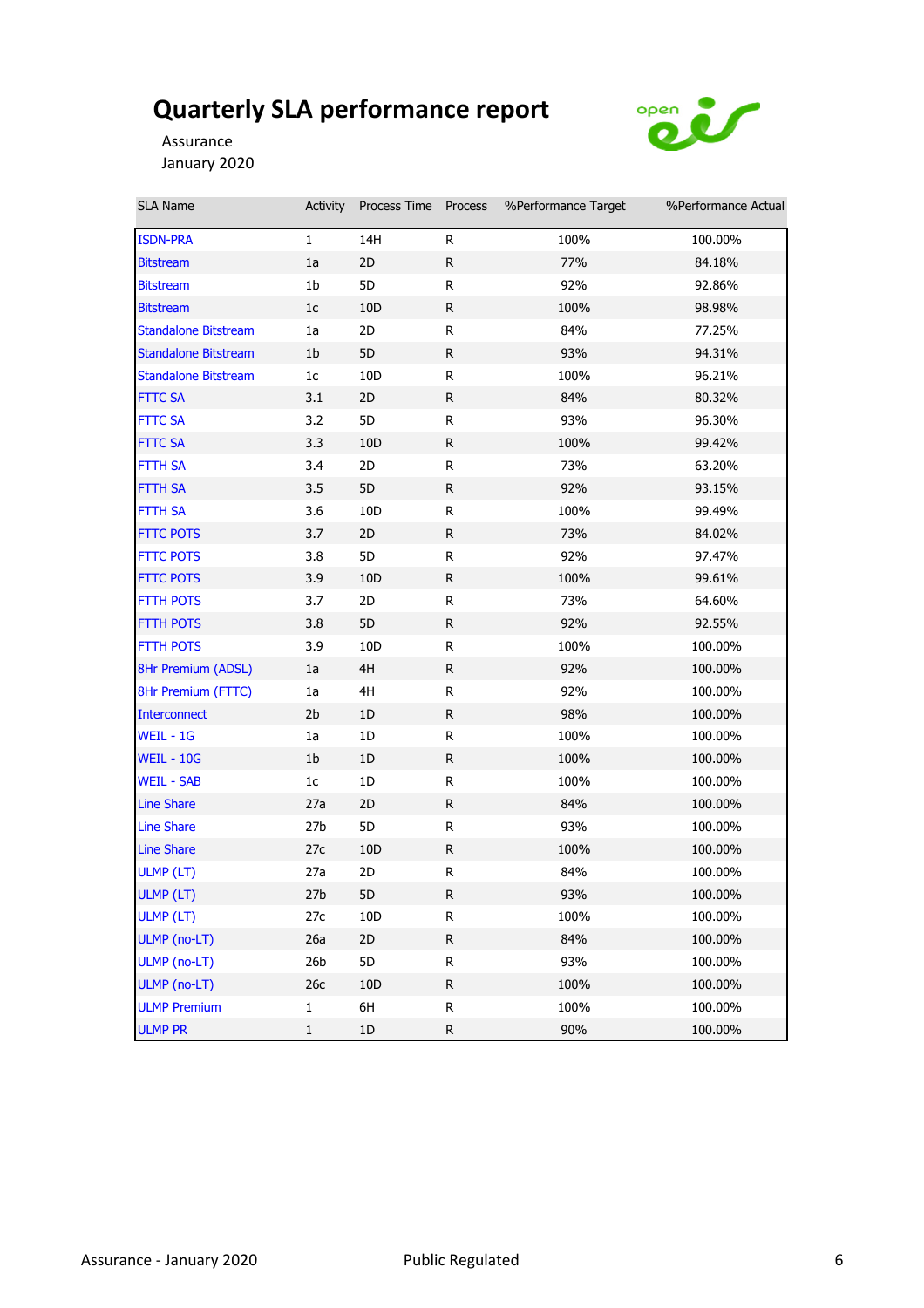

Assurance February 2020

| SLA Name                    | Activity        | Process Time Process |              | %Performance Target | %Performance Actual |
|-----------------------------|-----------------|----------------------|--------------|---------------------|---------------------|
| <b>ISDN-PRA</b>             | $\mathbf{1}$    | 14H                  | R            | 100%                | 100.00%             |
| <b>Bitstream</b>            | 1a              | 2D                   | R            | 77%                 | 76.47%              |
| <b>Bitstream</b>            | 1b              | 5D                   | R            | 92%                 | 93.46%              |
| <b>Bitstream</b>            | 1c              | 10 <sub>D</sub>      | R            | 100%                | 99.35%              |
| <b>Standalone Bitstream</b> | 1a              | 2D                   | R            | 84%                 | 69.66%              |
| <b>Standalone Bitstream</b> | 1 <sub>b</sub>  | 5D                   | R            | 93%                 | 94.38%              |
| <b>Standalone Bitstream</b> | 1 <sub>c</sub>  | 10 <sub>D</sub>      | R            | 100%                | 98.88%              |
| <b>FTTC SA</b>              | 3.1             | 2D                   | R            | 84%                 | 76.28%              |
| <b>FTTC SA</b>              | 3.2             | 5D                   | R            | 93%                 | 96.28%              |
| <b>FTTC SA</b>              | 3.3             | 10D                  | R            | 100%                | 99.64%              |
| <b>FTTH SA</b>              | 3.4             | 2D                   | R            | 73%                 | 69.88%              |
| <b>FTTH SA</b>              | 3.5             | 5D                   | R            | 92%                 | 96.78%              |
| FTTH SA                     | 3.6             | 10D                  | R            | 100%                | 100.00%             |
| <b>FTTC POTS</b>            | 3.7             | 2D                   | $\mathsf{R}$ | 73%                 | 77.66%              |
| <b>FTTC POTS</b>            | 3.8             | 5D                   | R            | 92%                 | 96.10%              |
| <b>FTTC POTS</b>            | 3.9             | 10D                  | R            | 100%                | 99.57%              |
| <b>FTTH POTS</b>            | 3.7             | 2D                   | R            | 73%                 | 72.48%              |
| <b>FTTH POTS</b>            | 3.8             | 5D                   | R            | 92%                 | 97.32%              |
| <b>FTTH POTS</b>            | 3.9             | 10D                  | R            | 100%                | 100.00%             |
| 8Hr Premium (ADSL)          | 1a              | 4H                   | R            | 92%                 | 100.00%             |
| 8Hr Premium (FTTC)          | 1a              | 4H                   | R            | 92%                 | 100.00%             |
| <b>Interconnect</b>         | 2 <sub>b</sub>  | 1D                   | $\mathsf R$  | 98%                 | 100.00%             |
| WEIL - 1G                   | 1a              | 1D                   | R            | 100%                | 100.00%             |
| <b>WEIL - 10G</b>           | 1 <sub>b</sub>  | 1D                   | R            | 100%                | 100.00%             |
| <b>WEIL - SAB</b>           | 1 <sub>c</sub>  | 1D                   | R            | 100%                | 100.00%             |
| <b>Line Share</b>           | 27a             | 2D                   | R            | 84%                 | 85.00%              |
| <b>Line Share</b>           | 27 <sub>b</sub> | 5D                   | R            | 93%                 | 95.00%              |
| <b>Line Share</b>           | 27c             | 10 <sub>D</sub>      | R            | 100%                | 100.00%             |
| ULMP (LT)                   | 27a             | 2D                   | ${\sf R}$    | 84%                 | 100.00%             |
| ULMP (LT)                   | 27 <sub>b</sub> | 5D                   | R.           | 93%                 | 100.00%             |
| ULMP (LT)                   | 27c             | 10D                  | R            | 100%                | 100.00%             |
| ULMP (no-LT)                | 26a             | 2D                   | R            | 84%                 | 75.00%              |
| ULMP (no-LT)                | 26 <sub>b</sub> | 5D                   | R            | 93%                 | 100.00%             |
| ULMP (no-LT)                | 26c             | 10D                  | R            | 100%                | 100.00%             |
| <b>ULMP Premium</b>         | $\mathbf{1}$    | 6H                   | R            | 100%                | 100.00%             |
| <b>ULMP PR</b>              | $\mathbf 1$     | 1D                   | R            | 90%                 | 100.00%             |